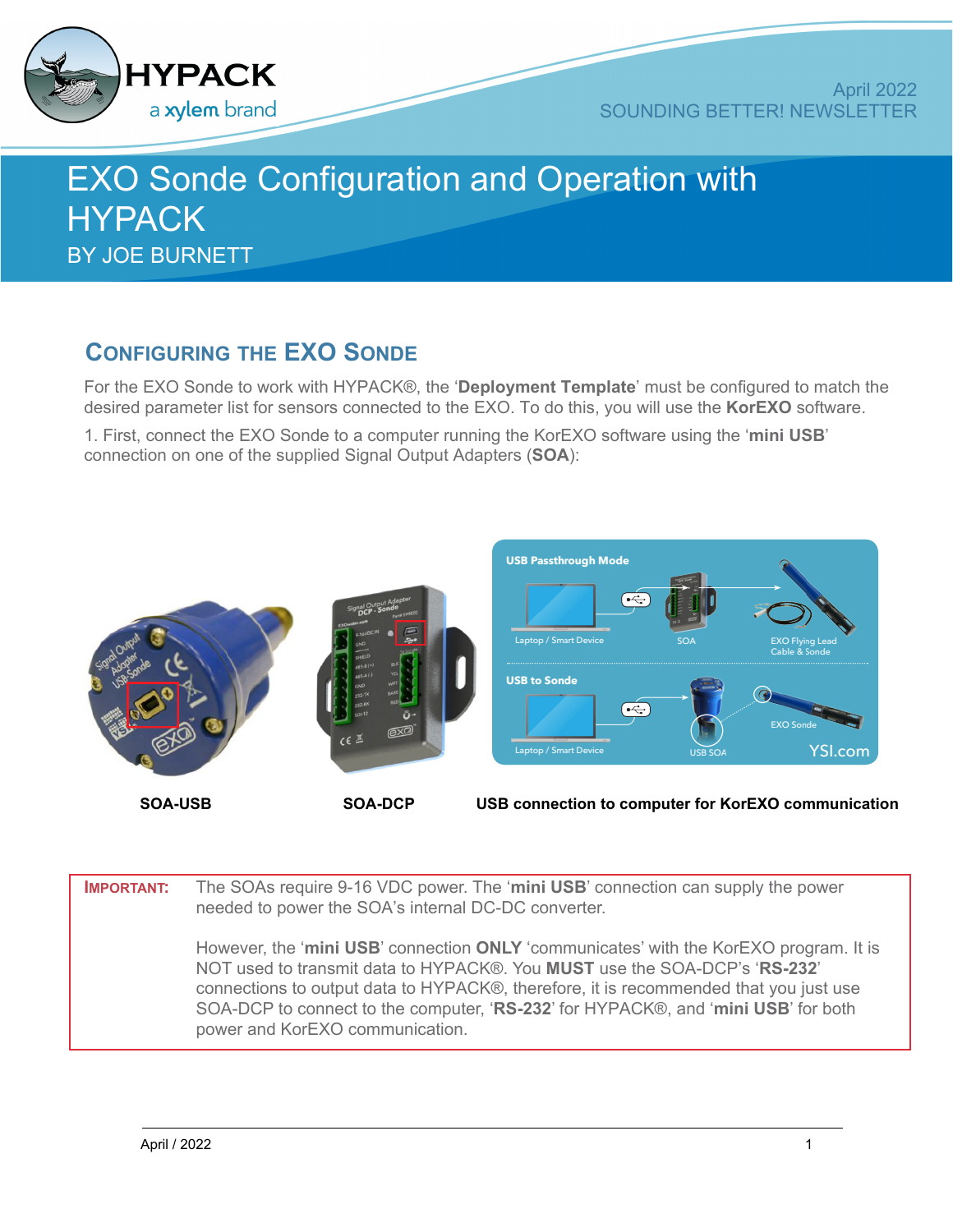- 2. Start the **KorEXO** software.
- 3. [**Connect**] to the EXO.



Create **Deployment Template**

- 4. Click on **DEPLOYMENT** Tab.
	- a. **Create Template**.

- b. **DCP ADAPTER OUTPUT** Click on 'down arrow' to expand SDI-12 Parameter list.
	- i. 'Double-Click On', 'Highlight and Right Arrow', or 'Drag' the Parameter over to the '**Selected SDI-12 Parameters**' box.
	- ii. Use the Up/Down arrows to change the order of the Parameters.

| $\bullet$                          |                          |                                                |
|------------------------------------|--------------------------|------------------------------------------------|
| <b>Available SDI-12 Parameters</b> |                          | <b>Selected SDI-12 Parameters</b>              |
| Temp (°C)                          |                          | $\blacktriangle$<br>Temp (°C)                  |
| Temp (°F)                          | $\rightarrow$            | Sp Cond (mS/cm)                                |
| Temp(K)                            |                          | Sal (psu)                                      |
| Cond (mS/cm)                       |                          | <b>Turbidity (NTU)</b>                         |
| Cond $(\mu S/cm)$                  | 个                        | DO (% Sat)                                     |
| Sp Cond (mS/cm)                    | Φ                        | DO (mg/L)                                      |
| Sp Cond (µS/cm)                    |                          | Phycoerythrin (RFU)                            |
| TDS $(g/L)$                        |                          | Phycoerythrin (µg/L)                           |
| Sal (psu)                          | $\leftarrow$             | Chlorophyll (cells/mL)                         |
| pH(mV)                             |                          | Chlorophyll (RFU)                              |
| pH                                 | $\overline{\phantom{a}}$ | $\overline{\phantom{0}}$<br>Chlorophyll (µg/L) |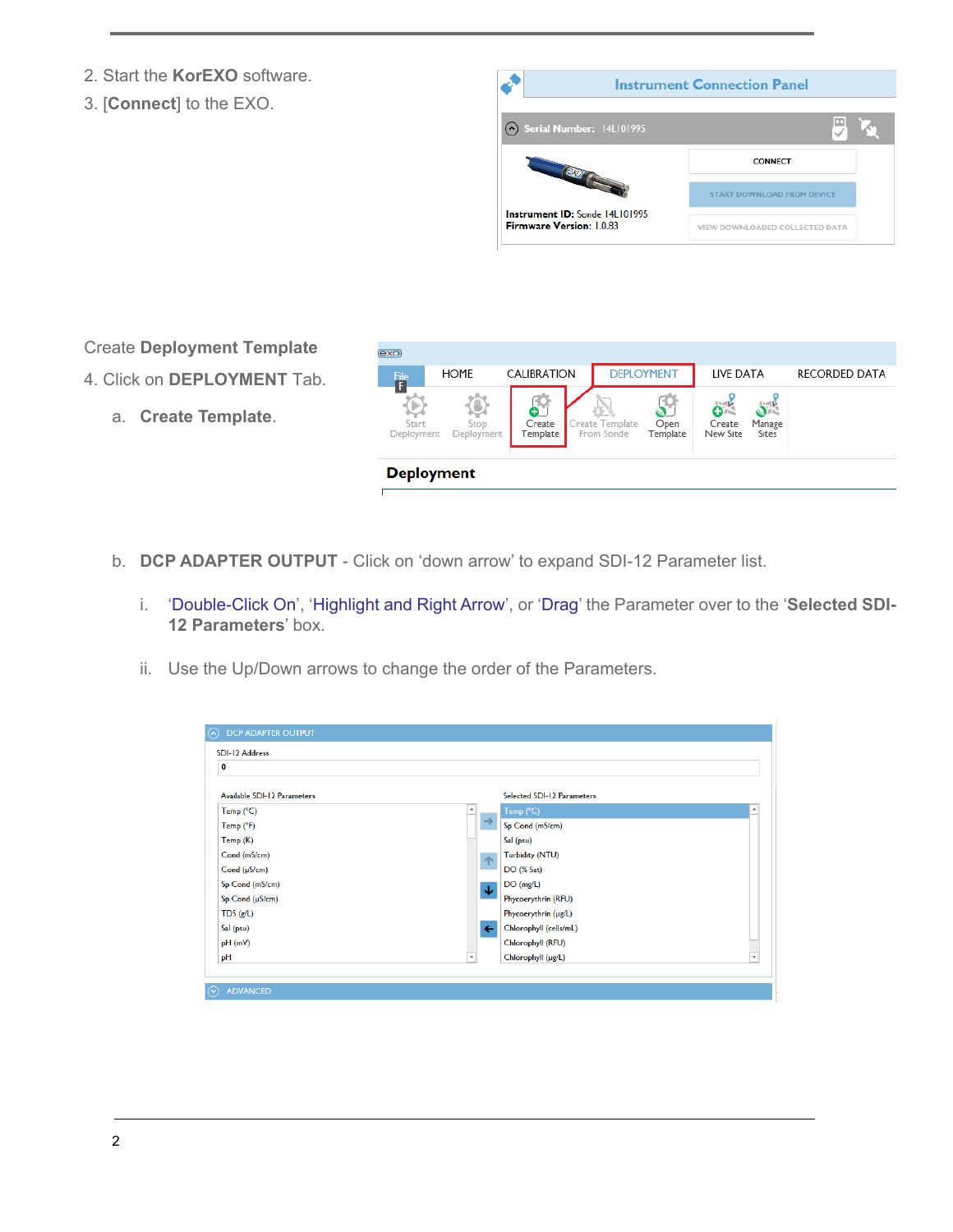- c. **ADVANCED** Click on the 'down arrow' to expand.
	- i. **Logging Mode** '**Normal**'
	- ii. **Samples per Wipe** '**1**'
	- iii. **System-wide Averaging Mode 'Rapid**'

**Deployment Template Configuration** 

iv. **Adaptive Logging** - Not Applicable

| <b>Logging Mode</b>                                                 | <b>Additional Averaging Duration</b> | <b>Burst Mode Duration</b>                                                    |                          |
|---------------------------------------------------------------------|--------------------------------------|-------------------------------------------------------------------------------|--------------------------|
| <b>Normal</b><br>$\blacktriangledown$                               | 0<br>o<br>۰<br>۰                     | $\mathbf 0$<br>0<br>$\overline{\mathbf v}$<br>$\overline{\mathbf{v}}$         |                          |
|                                                                     | minute(s)<br>second(s)               | minute(s) second(s)                                                           |                          |
| Samples per Wipe                                                    | System-wide Averaging Mode           |                                                                               |                          |
|                                                                     | Rapid                                |                                                                               |                          |
| A wipe will occur every 0.02 minutes                                |                                      |                                                                               |                          |
| <b>Adaptive Logging</b>                                             |                                      |                                                                               |                          |
| Adaptive Logging Interval                                           |                                      | <b>Adaptive Logging Duration</b>                                              |                          |
| 0<br>0<br>0<br>$\overline{\phantom{a}}$<br>$\overline{\phantom{a}}$ | 0                                    | $\mathbf 0$<br>0<br>0<br>$\overline{\phantom{a}}$<br>$\overline{\phantom{a}}$ |                          |
| minute(s)<br>second(s)<br>hour(s)<br>ms                             | hour(s)                              | minute(s) second(s)<br>ms                                                     |                          |
| Adaptive Logging   Mode                                             |                                      | <b>Adaptive Logging 2 Mode</b>                                                |                          |
| Off                                                                 | Off<br>v                             |                                                                               | $\overline{\phantom{a}}$ |
|                                                                     |                                      |                                                                               |                          |
| Adaptive Logging   Parameter                                        |                                      | <b>Adaptive Logging 2 Parameter</b>                                           |                          |
| Temp (°C)                                                           | Temp (°C)<br>$\overline{\mathbf v}$  |                                                                               | $\overline{\phantom{a}}$ |
| Adaptive Logging   Threshold                                        |                                      | <b>Adaptive Logging 2 Threshold</b>                                           |                          |

d. Click [**SAVE AND APPLY TEMPLATE TO SONDE**].

5. When it asks if you would like to **Start Internal Logging** on the Sonde, select **'NO'**.

6. The EXO Sonde is now configured and ready to be deployed on the AUV.

**NOTE:** If a sensor is changed on the EXO Sonde, you **MUST** reconfigure the **Deployment Template** to match the new Sensor list to ensure the correct Parameters are recorded.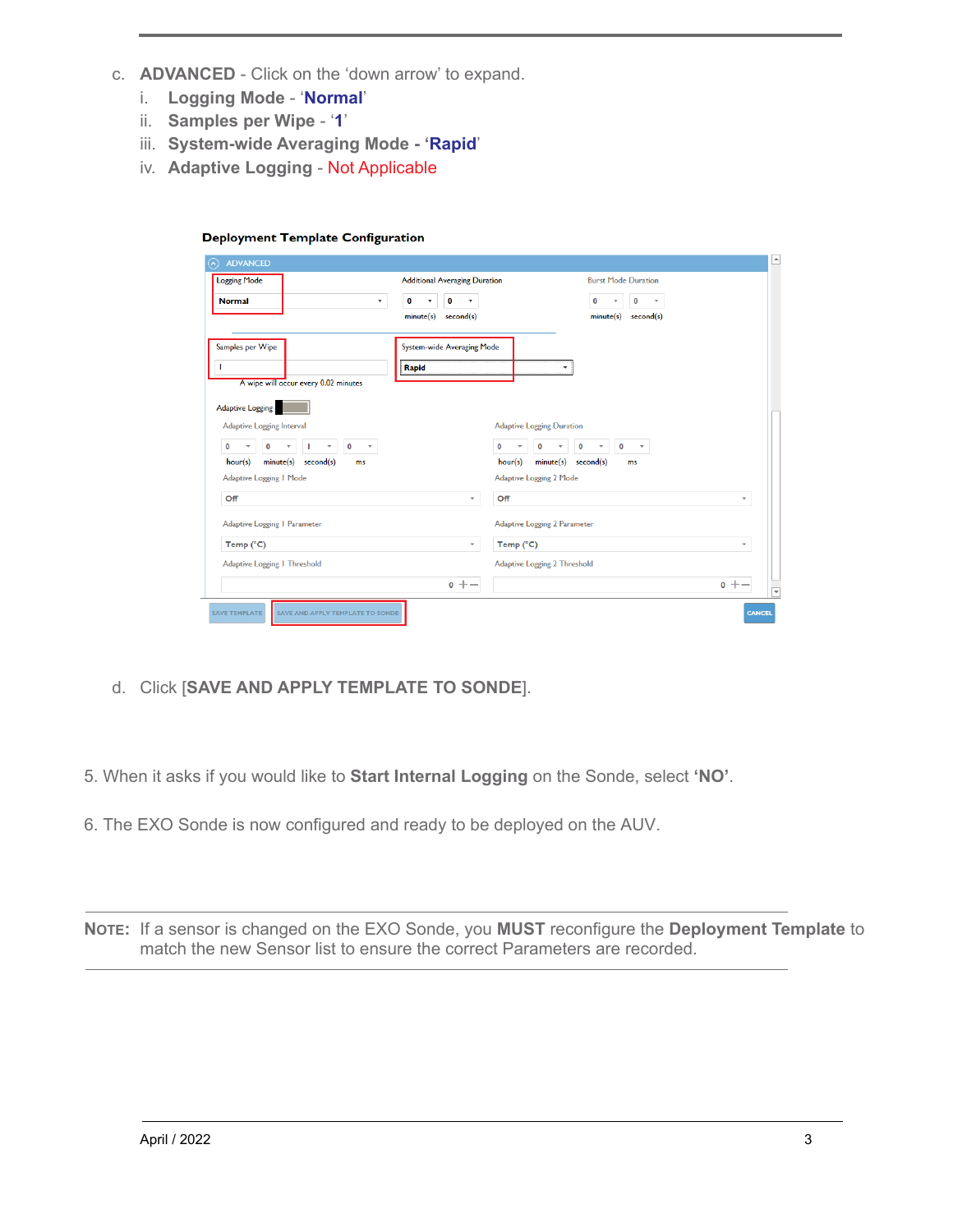## **CONFIGURING THE SOA-DCP**

The SOA-DCP will be used to output ASCII data from the EXO Sonde via the RS-232 connection on the adapter. This will allow the HYPACK® driver to read the incoming data.

- 1. Connect the EXO Sonde to the SOA-DCP.
- 2. Connect the RS-232 connection from the SOA-DCP to a computer.
- 3. Power the SOA-DCP by either using the 9-16 VDC inputs or the '**mini USB**' connection.
- 4. Within the HYPACK® Shell, **Utilities** > **Communications** > **Comtrol's WCom32**.



a. **Port** > **Open Port** and **Select the COM Port** where the SOA-DCP is connected.

| Wrom - Test Terminal |                                    |                   |                   |                   |              |  |
|----------------------|------------------------------------|-------------------|-------------------|-------------------|--------------|--|
|                      | Port<br>Settings<br>Window<br>Help |                   |                   |                   |              |  |
|                      | Open Port                          | COM1              | COM <sub>11</sub> | COM <sub>21</sub> | COM31        |  |
|                      |                                    | COM <sub>2</sub>  | COM <sub>12</sub> | COM <sub>22</sub> | COM32        |  |
|                      | Close                              | COM3              | COM <sub>13</sub> | <b>COM23</b>      | COM33        |  |
|                      | Save To Disk                       | COM4              | COM <sub>14</sub> | <b>COM24</b>      | COM34        |  |
|                      | Send Test Data                     | COM5              | COM <sub>15</sub> | <b>COM25</b>      | COM35        |  |
|                      | Show CR/LF                         | COM <sub>6</sub>  | COM <sub>16</sub> | <b>COM26</b>      | COM36        |  |
|                      |                                    | COM7              | COM <sub>17</sub> | <b>COM27</b>      | COM37        |  |
|                      | <b>Clear Screen</b>                | COM <sub>8</sub>  | COM <sub>18</sub> | COM <sub>28</sub> | COM38        |  |
|                      | LoopBack Test                      | COM9              | COM <sub>19</sub> | COM <sub>29</sub> | <b>COM39</b> |  |
|                      |                                    | COM <sub>10</sub> | COM <sub>20</sub> | COM30             | Other        |  |

- b. **Settings** > **Port Settings…** Configure COM Port to match the SOA-DCP settings.
- c. Click [**OK**].

| <b>Wcom - Test Terminal</b>               |
|-------------------------------------------|
| Port   Settings   Window<br>Help          |
| Port Settings                             |
| Advanced<br><b>Communication Settings</b> |
| Control<br>▶<br>Com Options:              |
|                                           |
| Baud Rate:<br>9600                        |
| Data Bits:<br>8 bits                      |
| Parity:<br>None                           |
| Stop Bits:                                |
| Flow Control:<br>Nop                      |
|                                           |
|                                           |
|                                           |
| Cancel<br><b>OK</b>                       |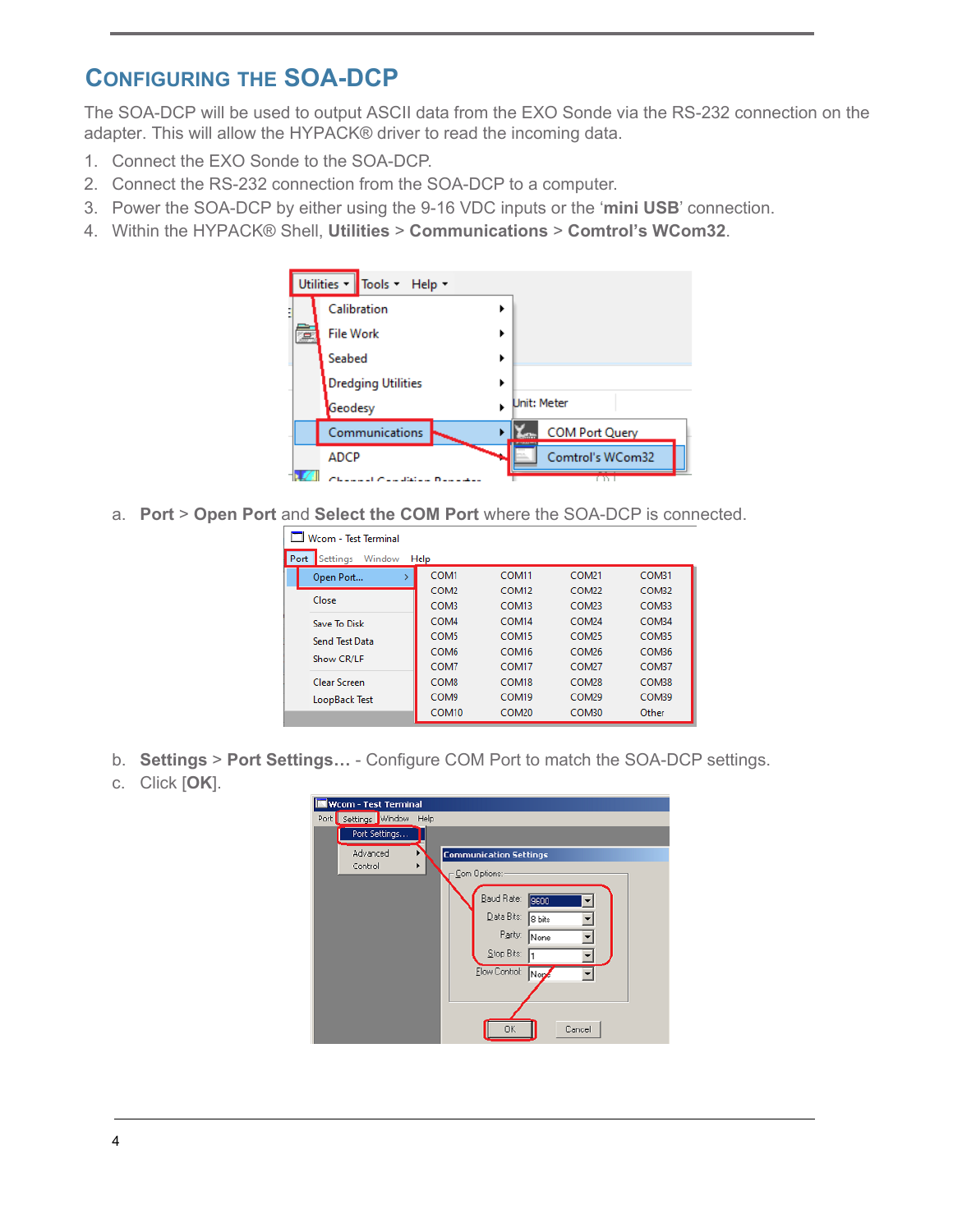- 5. **'Wake'** the SOA-DCP Hit **'Enter'** a few times.
	- a. You should receive a "**#**" after each 'Enter'.



- b. Set the EXO to 'automatically' output data at 1 Hz when it Powers Up.
	- i. Enter the following command, after the last '**#**' '**pwruptorun 1**' (You should get a response of "**OK**")

| Wcom - Test Terminal                                                                    |
|-----------------------------------------------------------------------------------------|
| Port Settings Window<br>Help                                                            |
| $\Box$ COM4                                                                             |
| $(cts)(dsr)(cd)(ri)$ (RTS) $\overline{DTR}$                                             |
| <port opened="">g&lt;8H&gt;&lt;8H&gt;<br/>Ħ<br/>Ħ<br/># pwruptorun 1<br/>OΚ<br/></port> |

**IMPORTANT:** Once the 'pwruptorun 1' command is sent to the EXO Sonde, it will be stored in the memory of the SOA-DCP, therefore, the Sonde will immediately start transmitting data upon '**Power Up**'.

6. With the WCOM32 Terminal Emulator still open, **Cycle the Power** on the SOA-DCP.

After cycling power, there will be numerous "#" signs without data, then, data strings will begin streaming. The data strings will be 'tab delimited' by default.

| Wcom - Test Terminal                                                            |
|---------------------------------------------------------------------------------|
| Settings Window<br>Help<br>Port                                                 |
| $\square$ COM4                                                                  |
| (cts )(dsr)(cd)(ri)  RTS)DTR)                                                   |
| #                                                                               |
| Ħ                                                                               |
| Ħ                                                                               |
| #                                                                               |
| Ħ<br>Ħ                                                                          |
| Ħ                                                                               |
| #                                                                               |
| Ħ                                                                               |
| # 22.116 18.50 0.174 0.08 -0.156 18.50<br>#22.116 18.50 0.174 0.08 -0.156 18.50 |
| # 22.116 18.50 0.174 0.08 -0.156 18.50                                          |
| # 22.116 18.50 0.174 0.08 -0.156 18.50                                          |
| # 22.116 18.50 0.174 0.08 -0.156 18.50                                          |
| # 22.116 18.50 0.174 0.08 -0.156 18.50                                          |
|                                                                                 |

- 7. The SOA-DCP is now configured and ready to use with the **YSI EXO** (ysiexo.dll) driver in HYPACK®.
- 8. Close **WCom32**.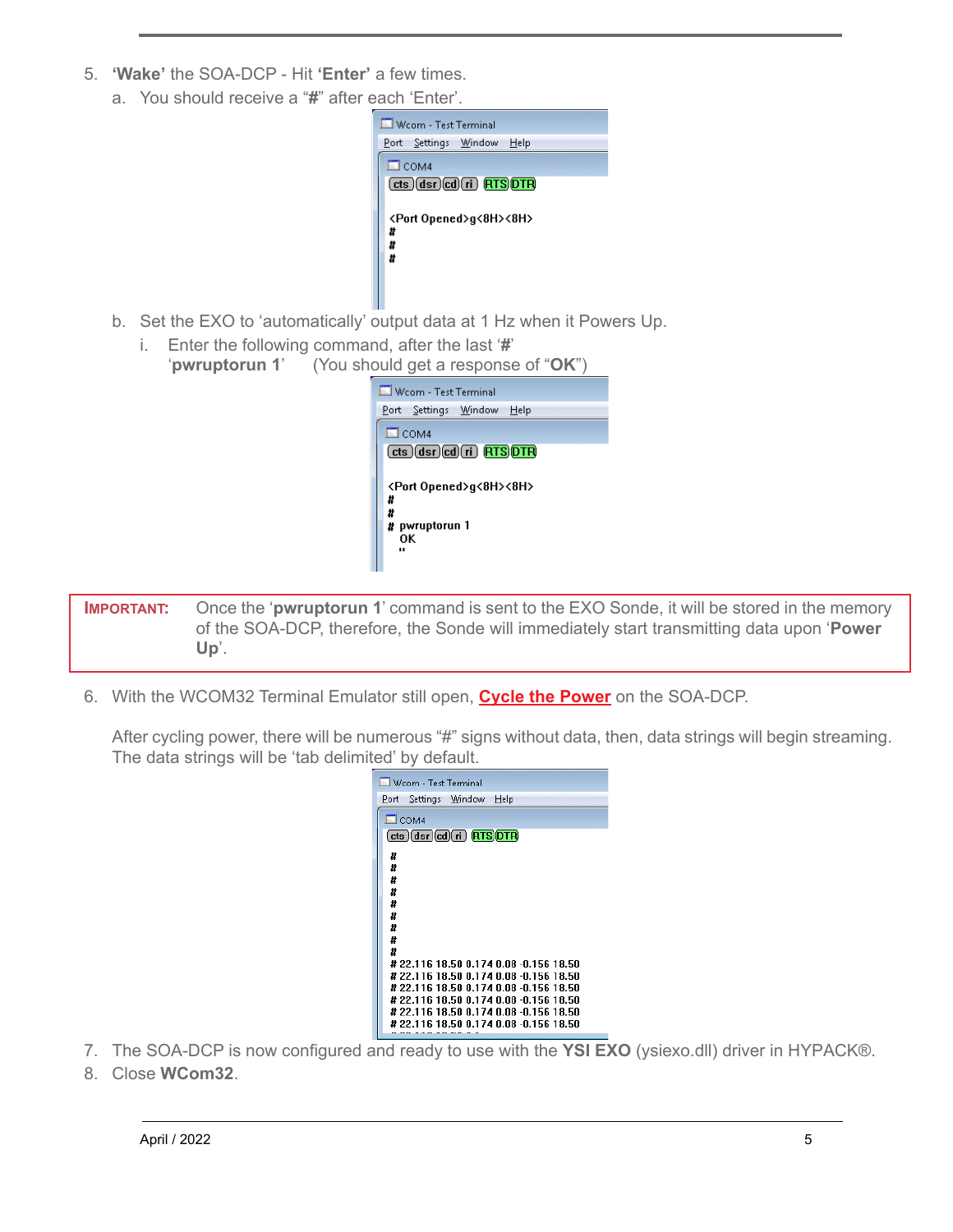## **SETTING UP HYPACK® HARDWARE**

- 1. **Preparation** > **Hardware Setup** or click the hardware icon.
- 2. Under the '**Boat**' mobile, '**Survey Devices**' Tab, locate the **YSI EXO** (ysiexo.dll) driver and [**Add**-->] it to the **Installed** list.
- 3. Enable **ALL** Functions (**Depth** and **Record device specific messages**).
- 4. Click [**Setup**] button.



- 5. Select the **Number of Sensors (Devices)** on the Exo Sonde.
- 6. Modify the **Labels** to match the order in the **Deployment Template** in the **Parameters List** of the **KorEXO** program.
- 7. Click [**OK**].

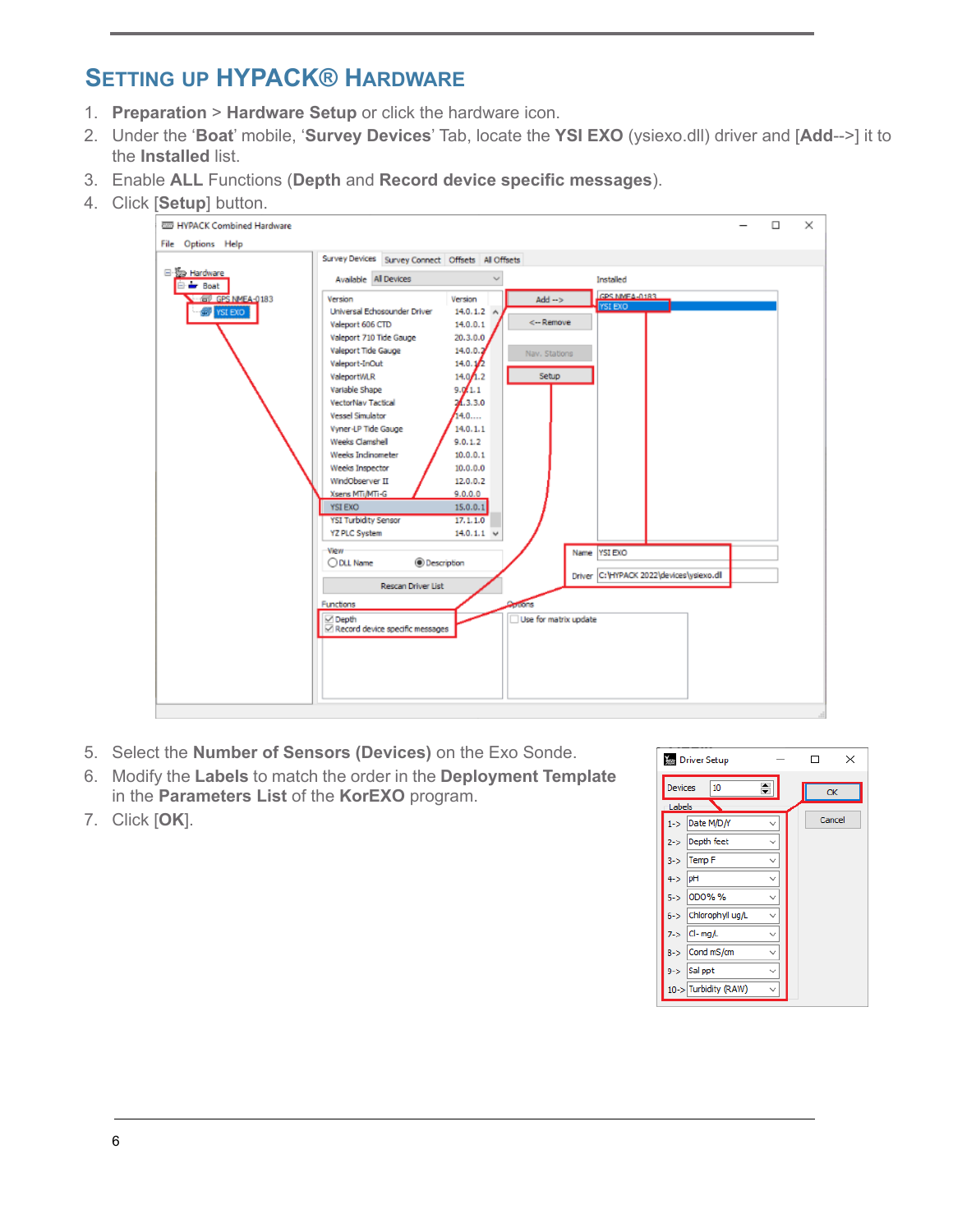- 8. With the **YSI EXO** device highlighted, click on the '**Survey Connect**' tab.
- 9. Click on the [**…**] button under **Device Connection**.
- 10. Select '**Serial**' and click [**OK**].
- 11. Configure the **COM Port** to match the EXO Sonde's output.
- 12. Click [**Test Device**].

| <b>REED</b> HYPACK Combined Hardware          |                                                                                                                 | $\times$<br>$\Box$                                                                                                                                                                                                                                                  |
|-----------------------------------------------|-----------------------------------------------------------------------------------------------------------------|---------------------------------------------------------------------------------------------------------------------------------------------------------------------------------------------------------------------------------------------------------------------|
| File Options Help                             | Survey Devices Survey Connect Offsets All Offsets                                                               |                                                                                                                                                                                                                                                                     |
| □<br>B Hardware<br><b>E</b> <del>■</del> Boat | Endbled<br>Limit Update Rate<br>$\circ$                                                                         | msec                                                                                                                                                                                                                                                                |
| GPS NMFA-0183                                 | <b>Device Connection</b>                                                                                        |                                                                                                                                                                                                                                                                     |
| $\circ$ YSI EXO                               | None                                                                                                            | $\sim$                                                                                                                                                                                                                                                              |
|                                               | Recording Rate<br><b>O</b> Default Recording Rate (10 mSec)<br>◯ Limit Recording Rate<br>Sec<br>◯ Do Not Record | $\times$<br>Device Connection<br><b>Connection Type</b><br>None<br>$\checkmark$<br><b>None</b><br>Serial<br><b>Paraller</b><br>Network                                                                                                                              |
|                                               | Comport Test<br>Network Test<br><b>Test Device</b>                                                              | Data File<br>OK<br>Cancel                                                                                                                                                                                                                                           |
|                                               |                                                                                                                 | <b>Device Connection</b><br>$\times$                                                                                                                                                                                                                                |
|                                               |                                                                                                                 | Connection Type<br>Serial<br>$\checkmark$                                                                                                                                                                                                                           |
|                                               |                                                                                                                 | <b>Serial Parameters</b><br>9600<br>COM4<br>Speed<br>Port<br>$\checkmark$<br>$\checkmark$<br> 8<br>Stop bits<br>Data bits<br>$\checkmark$<br>$\mathbf{1}$<br>$\checkmark$<br>Flow control<br>Parity<br>None<br>None<br>$\checkmark$<br>$\checkmark$<br>Cancel<br>OK |

13. Verify that the **Device Test** window is displaying the correct values for each Sensor (Parameter).

| $\infty$                 |                                  |               |
|--------------------------|----------------------------------|---------------|
| Window<br>Test           |                                  |               |
| <b>O</b> YSI EXO         | $\Box$                           | $\Sigma$<br>▣ |
| Date M/D/Y<br>30522<br>迏 | Depth feet<br>12.34<br>巫         |               |
| Temp F<br>迏<br>78.92     | рH<br>巫<br>7.14                  |               |
| $0D0\%$ %<br>堡<br>21.591 | Chlorophyll ug/L<br>巫<br>$-0.64$ |               |
| CI-mg/L<br>坯<br>1.023    | Cond mS/cm<br>还<br>0.54          |               |
| Sal ppt<br>堡<br>8.14     | Turbidity (RAW)<br>巫<br>4.567    |               |
| 030522                   | 12.34                            | 78.92         |